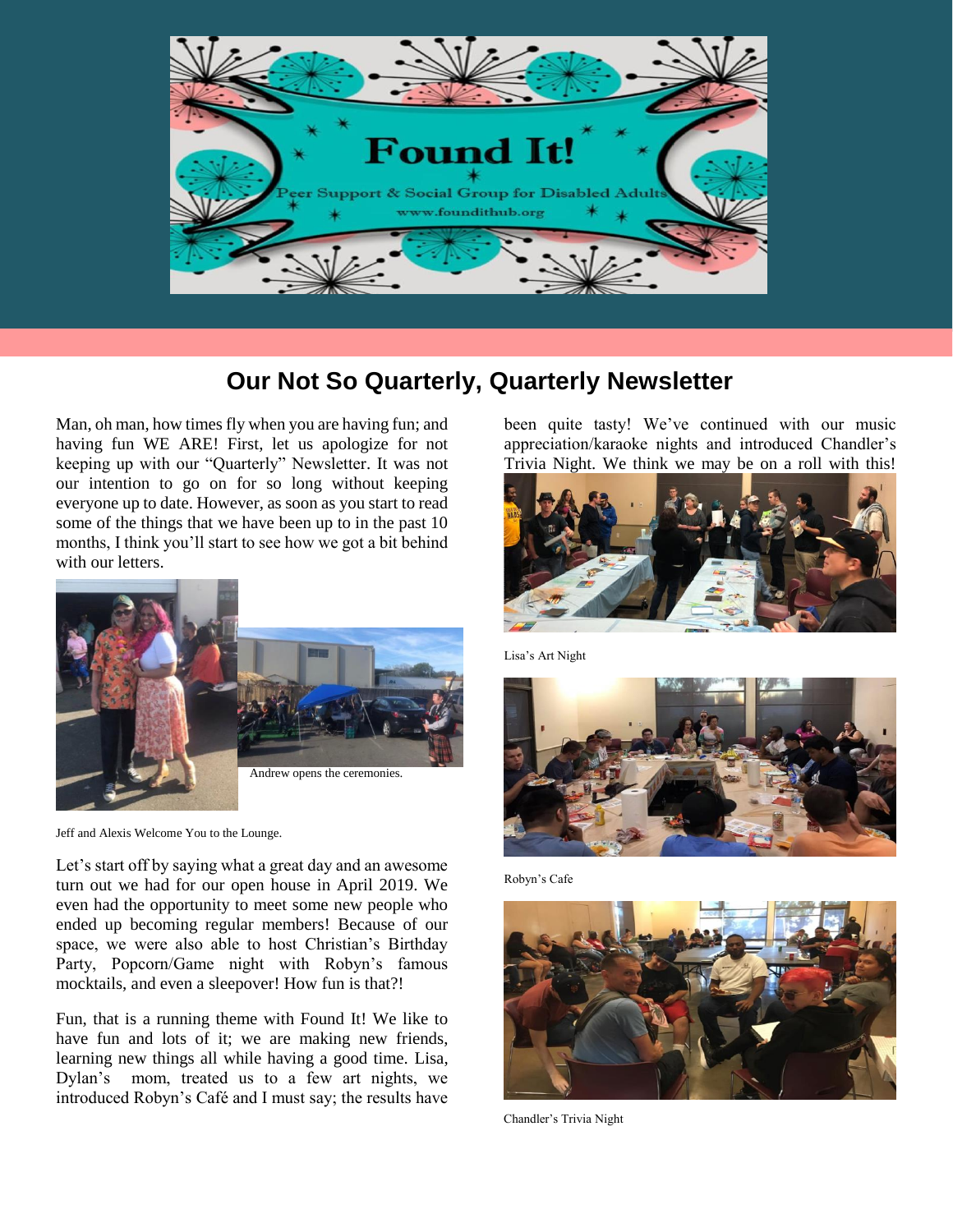But it doesn't stop there, au contraire mon frère, we keep on truckin'. Not only do we have our regular meetings, we do things outside of them as well. Here's a short list of some of the things we have done since our last newsletter. We went to support the Stockton Heat during their Autism Awareness Night, Introduction to Sabering (yes, just like Star Wars), Introduction to Kayaking, our monthly trip to Elk Grove to cheer on our favorite and not so favorite wrestlers with the SPW, Jesse invited all of us to his 20<sup>th</sup> birthday party, hung out in Chinatown, Japantown and Endless Summer Sweets in Berkeley.



Stockton Heat Autism Awareness



Introduction to Sabering



Introduction to Kayaking



Chinatown Lunch Break



Japantown Dragon's Breath

As much as we like to have fun, we know there are important things in life that we need to address as well. Its not always easy but there is comfort in knowing that you are among friends. Some of our topics have included: online dating, the hidden dangers of social media, antibully campaign, effective communication, promises and consequences along with anxiety coping skills. As we continue to move forward, we will continue to work on these and other important skills as well as focusing on peer support.



Anxiety Coping Skills